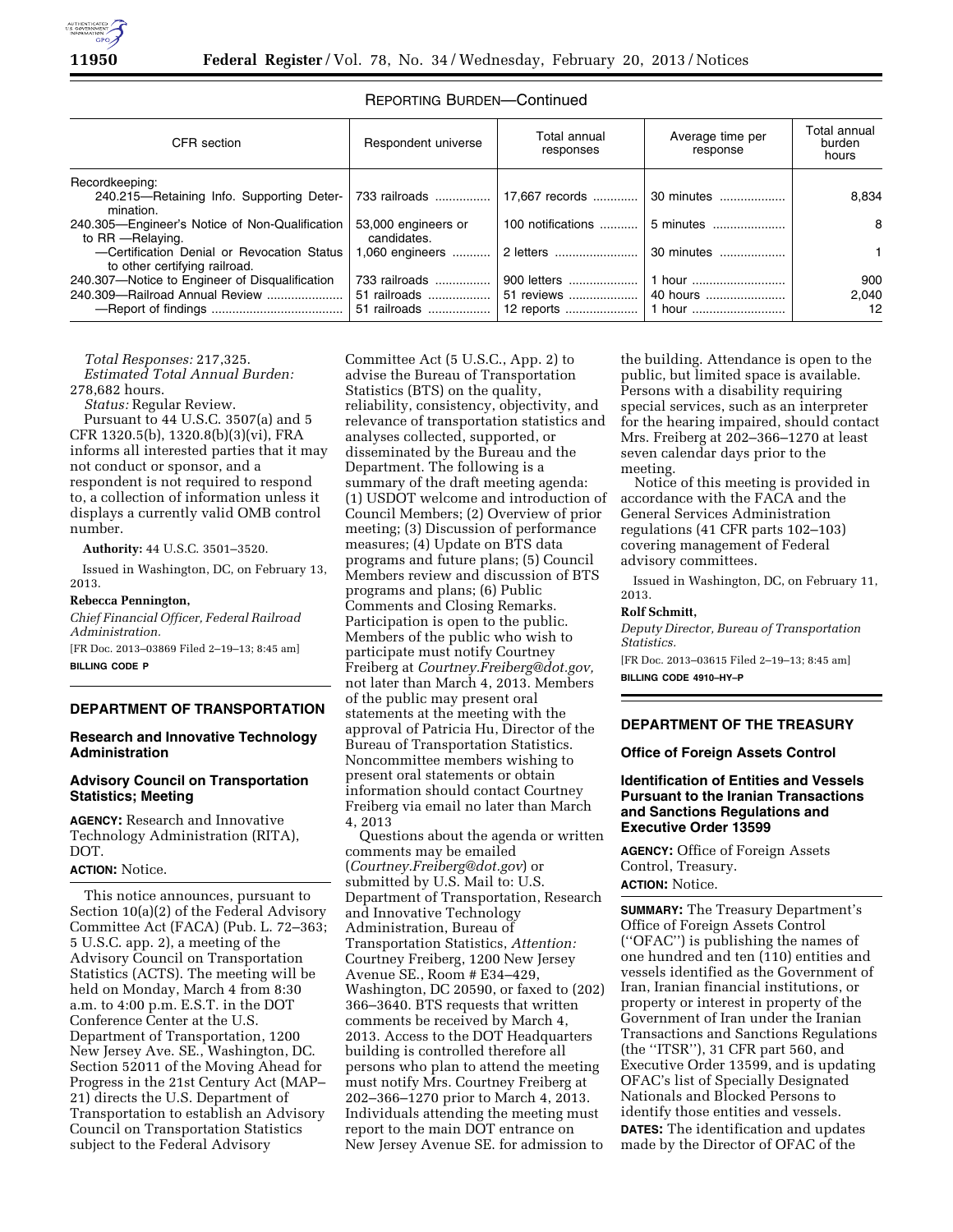entities and vessels identified in this notice, pursuant to the Iranian Transactions and Sanctions Regulations and Executive Order 13599, was effective on July 12, 2012.

### **FOR FURTHER INFORMATION CONTACT:**

Assistant Director, Sanctions Compliance and Evaluation, Office of Foreign Assets Control, Department of the Treasury, Washington, DC 20220, Tel.: 202/622–2490.

# **SUPPLEMENTARY INFORMATION:**

#### **Electronic and Facsimile Availability**

This document and additional information concerning OFAC are available from OFAC's Web site (*[www.treas.gov/ofac](http://www.treas.gov/ofac)*) or via facsimile through a 24-hour fax-on-demand service, Tel.: 202/622–0077.

# **Background**

On February 5, 2012, the President issued Executive Order 13599, ''Blocking Property of the Government of Iran and Iranian Financial Institutions'' (the ''Order''). Section 1 (a) of the Order blocks, with certain exceptions, all property and interests in property of the Government of Iran, including the Central Bank of Iran, that are in the United States, that hereafter come within the United States, or that are or hereafter come within the possession or control of any United States person, including any foreign branch.

Section 1 (b) of the Order blocks, with certain exceptions, all property and interests in property of any Iranian financial institution, including the Central Bank of Iran, that are in the United States, that hereafter come within the United States, or that are or hereafter come within the possession or control of any United States person, including any foreign branch.

Section 1 (c) of the Order blocks, with certain exceptions, all property and interests in property that are in the United States, that hereafter come within the United States, or that are or hereafter come within the possession or control of any United States person, including any foreign branch, of the following persons: Any person determined by the Secretary of the Treasury, in consultation with the Secretary of State, to be owned or controlled by, or to have acted or purported to act for or on behalf of, directly or indirectly, any person whose property and interests in property are blocked pursuant to the Order.

Section 7 (d) of the Order defines the term ''Government of Iran'' to mean the Government of Iran, any political subdivision, agency, or instrumentality

thereof, including the Central Bank of Iran, and any person owned or controlled by, or acting for or on behalf of, the Government of Iran.

Section 7 (f) of the Order defines the term ''Iranian financial institution'' to mean a financial institution organized under the laws of Iran or any jurisdiction within Iran (including foreign branches), any financial institution in Iran, any financial institution, wherever located, owned or controlled by the Government of Iran, and any financial institution, wherever located, owned or controlled by any of the foregoing.

On October 22, 2012, the Iranian Transactions Regulations, 31 CFR part 560 (the ''ITR''), were renamed the Iranian Transactions and Sanctions Regulations (''ITSR''), amended, and reissued in its entirety. The ITR and the ITSR prohibit various transactions, including, among others, transactions with the Government of Iran. Under the ITR, the term Government of Iran was defined in section 560.304 of the ITR to include: (a) The state and the Government of Iran, as well as any political subdivision, agency, or instrumentality thereof; (b) Any entity owned or controlled directly or indirectly by the foregoing; (c) Any person to the extent that such person is, or has been, or to the extent that there is reasonable cause to believe that such person is, or has been, acting or purporting to act directly or indirectly on behalf of any of the foregoing; and (d) An person or entity designated by the Secretary of the Treasury as included within (a)–(c). The phrase entity owned or controlled by the Government of Iran was itself defined in section 560.313 of the ITR.

On July 12, 2012, the Director of OFAC, in consultation with the Secretary of State, identified, pursuant to one or more of the criteria set forth in the ITR and in subparagraphs (a) through (c) of Section 1 of the Order, one hundred and ten (110) entities and vessels as the Government of Iran, Iranian Financial Institutions, entities owned or controlled by the foregoing, or property or interest in property of the Government of Iran, and updated OFAC's list of Specially Designated Nationals and Blocked Persons to identify those entities and vessels. The listing for these entities and

vessels is as follows:

1. ANSAR BANK (a.k.a. ANSAR FINANCE AND CREDIT FUND; a.k.a. ANSAR FINANCIAL AND CREDIT INSTITUTE; a.k.a. BANK–E ANSAR; f.k.a. ''ANSAR AL–MOJAHEDIN NO–INTEREST LOAN INSTITUTE''; f.k.a. ''ANSAR INSTITUTE''; f.k.a. ''ANSAR SAVING

AND INTEREST FREE–LOANS FUND''), Building No. 539, North Pasdaran Street, Tehran 19575–497, Iran; North Pasdaran St., No. 539, Before Sahebgharanieh, corner of Narenjestan dahom, Tehran, Iran [NPWMD] [IFSR] [IRAN]

- 2. BANK–E SHAHR, Sepahod Gharani, Corner of Khosro St., No. 147, Tehran, Iran [IRAN]
- 3. CREDIT INSTITUTION FOR DEVELOPMENT, 53 Saanee, Jahan-e Koodak, Crossroads Africa St., Tehran, Iran [IRAN]
- 4. DEY BANK (a.k.a. BANK–E DEY), Bokharest St., 1st St., No. 13, Tehran, Iran [IRAN]
- 5. EGHTESAD NOVIN BANK (a.k.a. BANK– E EGHTESAD NOVIN; a.k.a. EN BANK PJSC), Vali Asr Street, Above Vanak Circle, across Niayesh, Esfandiari Blvd., No. 24, Tehran, Iran; SWIFT/BIC BEGN IR TH [IRAN].
- 6. FUTURE BANK B.S.C. (a.k.a. BANK–E AL–MOSTAGHBAL; a.k.a. FUTURE BANK), P.O. Box 785, City Centre Building, Government Avenue, Manama, Bahrain; Block 304, City Centre Building, Building 199, Government Avenue, Road 383, Manama, Bahrain; Free Trade Zone, Sanaati-e Kish, Vilay-e Ferdos 2, Corner of Klinik-e Khanevadeh, No 1⁄5 and 3⁄5, Kish, Iran; Business Registration Document # 54514–1 (Bahrain) expires 9 Jun 2009; Trade License No. 13388 (Bahrain); All branches worldwide [NPWMD] [IFSR] [IRAN]
- 7. HEKMAT IRANIAN BANK (a.k.a. BANK– E HEKMAT IRANIAN), Argentine Circle, beginning of Africa St., Corner of 37th St., (Dara Cul-de-sac), No.26, Tehran, Iran [IRAN]
- 8. IRAN ZAMIN BANK (a.k.a. BANK–E IRAN ZAMIN), Seyyed Jamal-oldin Asadabadi St., Corner of 68th St., No. 472, Tehran, Iran [IRAN]
- 9. ISLAMIC REGIONAL COOPERATION BANK (a.k.a. BANK–E TAAWON MANTAGHEEY–E ESLAMI; a.k.a. REGIONAL COOPERATION OF THE ISLAMIC BANK FOR DEVELOPMENT & INVESTMENT), Tohid Street, Before Tohid Circle, No. 33, Upper Level of Eghtesad-e Novin Bank, Tehran 1419913464, Iran; Building No. 59, District 929, Street No. 17, Arsat Al-Hindia, Al Masbah, Baghdad, Iraq; SWIFT/BIC RCDF IQ BA [IRAN]
- 10. JOINT IRAN–VENEZUELA BANK (a.k.a. BANK MOSHTAREK–E IRAN VENEZUELA), Ahmad Ghasir St. (Bokharest), Corner of 15th St., Tose Tower, No.44–46, Tehran 1013830711, Iran [IRAN]
- 11. KARAFARIN BANK (a.k.a. BANK–E KARAFARIN), Zafar St. No. 315, Between Vali Asr and Jordan, Tehran, Iran; SWIFT/BIC KBID IR TH [IRAN]
- 12. MEHR IRAN CREDIT UNION BANK (a.k.a. BANK–E GHARZOLHASANEH MEHR IRAN; a.k.a. GHARZOLHASANEH MEHR IRAN BANK), Taleghani St., No.204, Before the intersection of Mofateh, across from the former U.S. embassy, Tehran, Iran [IRAN]
- 13. PARSIAN BANK (a.k.a. BANK–E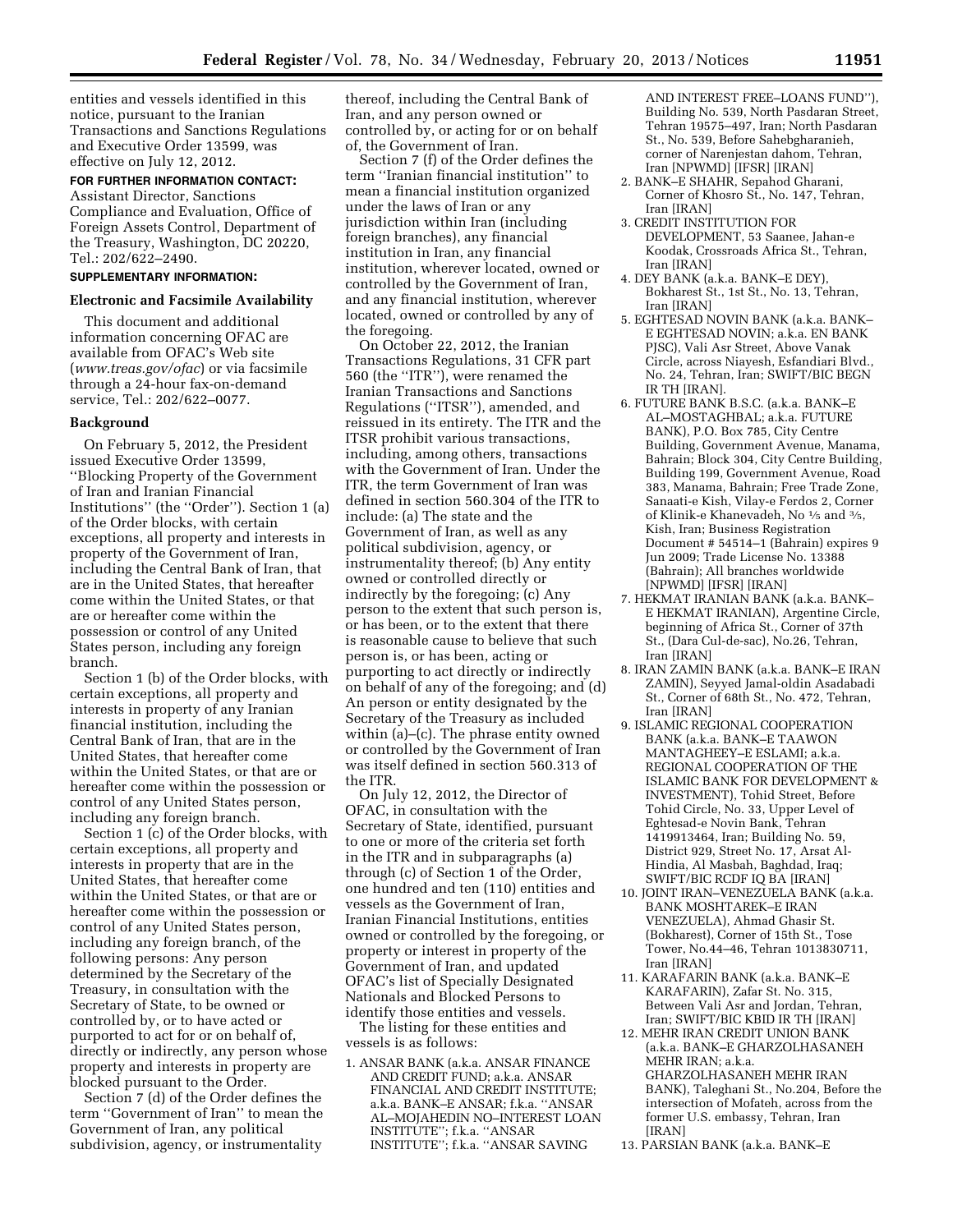PARSIAN), Keshavarz Blvd., No. 65, Corner of Shahid Daemi St., P.O. Box 141553163, Tehran 1415983111, Iran; No. 4 Zarafshan St, Farahzadi Blvd., Shahrak-e Ghods, 1467793811, Tehran, Iran; SWIFT/BIC BKPA IR TH [IRAN].

- 14. PASARGAD BANK (a.k.a. BANK–E PASARGAD), Valiasr St., Mirdamad St., No. 430, Tehran, Iran; SWIFT/BIC BKBP IR TH [IRAN]
- 15. POST BANK OF IRAN (a.k.a. PBI; a.k.a. SHERKAT–E DOLATI–E POST BANK), 237 Motahari Avenue, Tehran 1587618118, Iran; Motahari Street, No. 237, Past Darya-e Noor, Tehran, Iran [NPWMD] [IFSR] [IRAN]
- 16. SAMAN BANK (a.k.a. BANK–E SAMAN), Vali Asr. St. No. 3, Tehran, Iran, Before Vey Park intersection, corner of Tarakesh Dooz St; SWIFT/BIC SABC IR TH [IRAN]
- 17. SARMAYEH BANK (a.k.a. BANK–E SARMAYEH), Sepahod Gharani No. 24, Corner of Arak St., Tehran, Iran [IRAN]
- 18. TAT BANK, Shahid Ahmad Ghasir (Bocharest), Shahid Ahmadian (15th) St., No. 1, Tehran, Iran; No. 1 Ahmadian Street, Bokharest Avenue, Tehran, Iran; SWIFT/BIC TATB IR TH [IRAN]
- 19. TOSEE TAAVON BANK (a.k.a. BANK–E TOSE'E TA'AVON; a.k.a. COOPERATIVE DEVELOPMENT BANK), Mirdamad Blvd., North East Corner of Mirdamad Bridge, No. 271, Tehran, Iran [IRAN]
- 20. TOURISM BANK (a.k.a. BANK–E GARDESHGARI), Vali Asr St., above Vey Park, Shahid Fiazi St., No. 51, first floor, Tehran, Iran [IRAN]
- 21. NOOR ENERGY (MALAYSIA) LTD., Labuan, Malaysia; Company Number LL08318 [IRAN].
- 22. PETRO SUISSE INTERTRADE COMPANY SA, 6 Avenue de la Tour-Haldimand, Pully 1009, Switzerland [IRAN].
- 23. PETRO ENERGY INTERTRADE COMPANY, Dubai, United Arab Emirates [IRAN].
- 24. HONG KONG INTERTRADE COMPANY, Hong Kong [IRAN].
- 25. DANESH SHIPPING COMPANY LIMITED, Diagoras House, 7th Floor, 16 Panteli Katelari Street, Nicosia 1097, Cyprus; Telephone (357)(22660766); Fax (357)(22668608) [IRAN] Linked To: NATIONAL IRANIAN TANKER COMPANY.
- 26. DAVAR SHIPPING CO LTD, Diagoras House, 7th Floor, 16 Panteli Katelari Street, Nicosia 1097, Cyprus; Telephone (357)(22660766); Fax (357)(22678777) [IRAN] Linked To: NATIONAL IRANIAN TANKER COMPANY.
- 27. HADI SHIPPING COMPANY LIMITED, Diagoras House, 7th Floor, 16 Panteli Katelari Street, Nicosia 1097, Cyprus; Telephone (357)(22660766); Fax (357)(22668608) [IRAN] Linked To: NATIONAL IRANIAN TANKER COMPANY.
- 28. HARAZ SHIPPING COMPANY LIMITED, Diagoras House, 7th Floor, 16 Panteli Katelari Street, Nicosia 1097, Cyprus; Telephone (357)(22660766); Fax (357)(22668608) [IRAN] Linked To: NATIONAL IRANIAN TANKER

COMPANY.

- 29. HATEF SHIPPING COMPANY LIMITED, Diagoras House, 7th Floor, 16 Panteli Katelari Street, Nicosia 1097, Cyprus; Telephone (357)(22660766); Fax (357)(22668608) [IRAN] Linked To: NATIONAL IRANIAN TANKER COMPANY.
- 30. HIRMAND SHIPPING COMPANY LIMITED, Diagoras House, 7th Floor, 16 Panteli Katelari Street, Nicosia 1097, Cyprus; Telephone (357)(22660766); Fax (357)(22668608) [IRAN] Linked To: NATIONAL IRANIAN TANKER COMPANY.
- 31. HODA SHIPPING COMPANY LIMITED, Diagoras House, 7th Floor, 16 Panteli Katelari Street, Nicosia 1097, Cyprus; Telephone (357)(22660766); Fax (357)(22668608) [IRAN] Linked To: NATIONAL IRANIAN TANKER COMPANY.
- 32. HOMA SHIPPING COMPANY LIMITED, Diagoras House, 7th Floor, 16 Panteli Katelari Street, Nicosia 1097, Cyprus; Telephone (357)(22660766); Fax (357)(22668608) [IRAN] Linked To: NATIONAL IRANIAN TANKER COMPANY.
- 33. HONAR SHIPPING COMPANY LIMITED, Diagoras House, 7th Floor, 16 Panteli Katelari Street, Nicosia 1097, Cyprus; Telephone (357)(22660766); Fax (357)(22668608) [IRAN] Linked To: NATIONAL IRANIAN TANKER COMPANY.
- 34. TC SHIPPING COMPANY LIMITED, Diagoras House, 7th Floor, 16 Panteli Katelari Street, Nicosia 1097, Cyprus; Telephone (357)(22660766); Fax (357)(22668608) [IRAN] Linked To: NATIONAL IRANIAN TANKER COMPANY.
- 35. MEHRAN SHIPPING COMPANY LIMITED, Diagoras House, 7th Floor, 16 Panteli Katelari Street, Nicosia 1097, Cyprus; Telephone (357)(22660766); Fax (357)(22668608) [IRAN] Linked To: NATIONAL IRANIAN TANKER COMPANY.
- 36. MERSAD SHIPPING COMPANY LIMITED, Diagoras House, 7th Floor, 16 Panteli Katelari Street, Nicosia 1097, Cyprus; Telephone (357)(22660766); Fax (357)(22668608) [IRAN] Linked To: NATIONAL IRANIAN TANKER COMPANY.
- 37. SAMAN SHIPPING COMPANY LIMITED, Diagoras House, 7th Floor, 16 Panteli Katelari Street, Nicosia 1097, Cyprus; Telephone (357)(22660766); Fax (357)(22668608) [IRAN] Linked To: NATIONAL IRANIAN TANKER COMPANY.
- 38. ASAN SHIPPING ENTERPRISE LIMITED, 85 St. John Street, Valletta VLT 1165, Malta; Telephone (356)(21241817); Fax (356)(25990640) [IRAN] Linked To: NATIONAL IRANIAN TANKER COMPANY.
- 39. SARV SHIPPING COMPANY LIMITED, 198 Old Bakery Street, Valletta VLT 1455, Malta; Telephone (356)(21241232) [IRAN] Linked To: NATIONAL IRANIAN TANKER COMPANY.
- 40. SEPID SHIPPING COMPANY LIMITED,

198 Old Bakery Street, Valletta VLT 1455, Malta; Telephone (356)(21241232) [IRAN] Linked To: NATIONAL IRANIAN TANKER COMPANY.

- 41. SIMA SHIPPING COMPANY LIMITED, 198 Old Bakery Street, Valletta VLT 1455, Malta; Telephone (356)(21241232) [IRAN] Linked To: NATIONAL IRANIAN TANKER COMPANY.
- 42. SINA SHIPPING COMPANY LIMITED, 198 Old Bakery Street, Valletta VLT 1455, Malta; Telephone (356)(21241232) [IRAN] Linked To: NATIONAL IRANIAN TANKER COMPANY.
- 43. CASPIAN MARITIME LIMITED, Fortuna Court, Block B, 284 Archbishop Makarios II Avenue, Limassol 3105, Cyprus; Telephone (357)(25800000); Fax (357)(25588055) [IRAN] Linked To: NATIONAL IRANIAN TANKER COMPANY.
- 44. MINAB SHIPPING COMPANY LIMITED (f.k.a. MIGHAT SHIPPING COMPANY LIMITED), Diagoras House, 7th Floor, 16 Panteli Katelari Street, Nicosia 1097, Cyprus; Telephone (357)(22660766); Fax (357)(22668608) [IRAN] Linked To: NATIONAL IRANIAN TANKER COMPANY.
- 45. NATIONAL IRANIAN TANKER COMPANY (a.k.a. NITC), NITC Building, 67–88, Shahid Atefi Street, Africa Avenue, Tehran, Iran; Web site [www.nitc.co.ir;](http//www.nitc.co.ir) Email Address [info@nitc.co.ir; alt. E](mailto:info@nitc.co.ir;alt)mail Address [administrator@nitc.co.ir;](mailto:administrator@nitc.co.ir) Telephone (98)(21)(66153220); Telephone (98)(21)(23803202); Telephone (98)(21)(23803303); Telephone (98)(21)(66153224); Telephone (98)(21)(23802230); Telephone (98)(9121115315); Telephone (98)(9128091642); Telephone (98)(9127389031); Fax (98)(21)(22224537); Fax (98)(21)(23803318); Fax (98)(21)(22013392); Fax
- (98)(21)(22058763) [IRAN]. 46. NATIONAL IRANIAN TANKER COMPANY LLC (a.k.a. NATIONAL IRANIAN TANKER COMPANY LLC SHARJAH BRANCH; a.k.a. NITC SHARJAH), Al Wahda Street, Street No. 4, Sharjah, United Arab Emirates; P.O. Box 3267, Sharjah, United Arab Emirates; Web site [http://](http://nitcsharjah.com/index.html)  [nitcsharjah.com/index.html;](http://nitcsharjah.com/index.html) Telephone +97165030600; Telephone + 97165749996; Telephone +971506262258; Fax +97165394666; Fax +97165746661 [IRAN] Linked To: NATIONAL IRANIAN TANKER COMPANY.
- 47. N.I.T.C. REPRESENTATIVE OFFICE (a.k.a. NATIONAL IRANIAN TANKER COMPANY), Droogdokweg 71, Rotterdam 3089 JN, Netherlands; Email Addres[s nitcrdam@tiscali.net; T](mailto:nitcrdam@tiscali.net)elephone +31 010–4951863; Telephone +31 10– 4360037; Fax +31 10–4364096 [IRAN] Linked To: NATIONAL IRANIAN TANKER COMPANY.
- 48. ARTA SHIPPING ENTERPRISES LIMITED, Diagoras House, 7th Floor, 16 Panteli Katelari Street, Nicosia 1097, Cyprus; Telephone (357)(22660766); Fax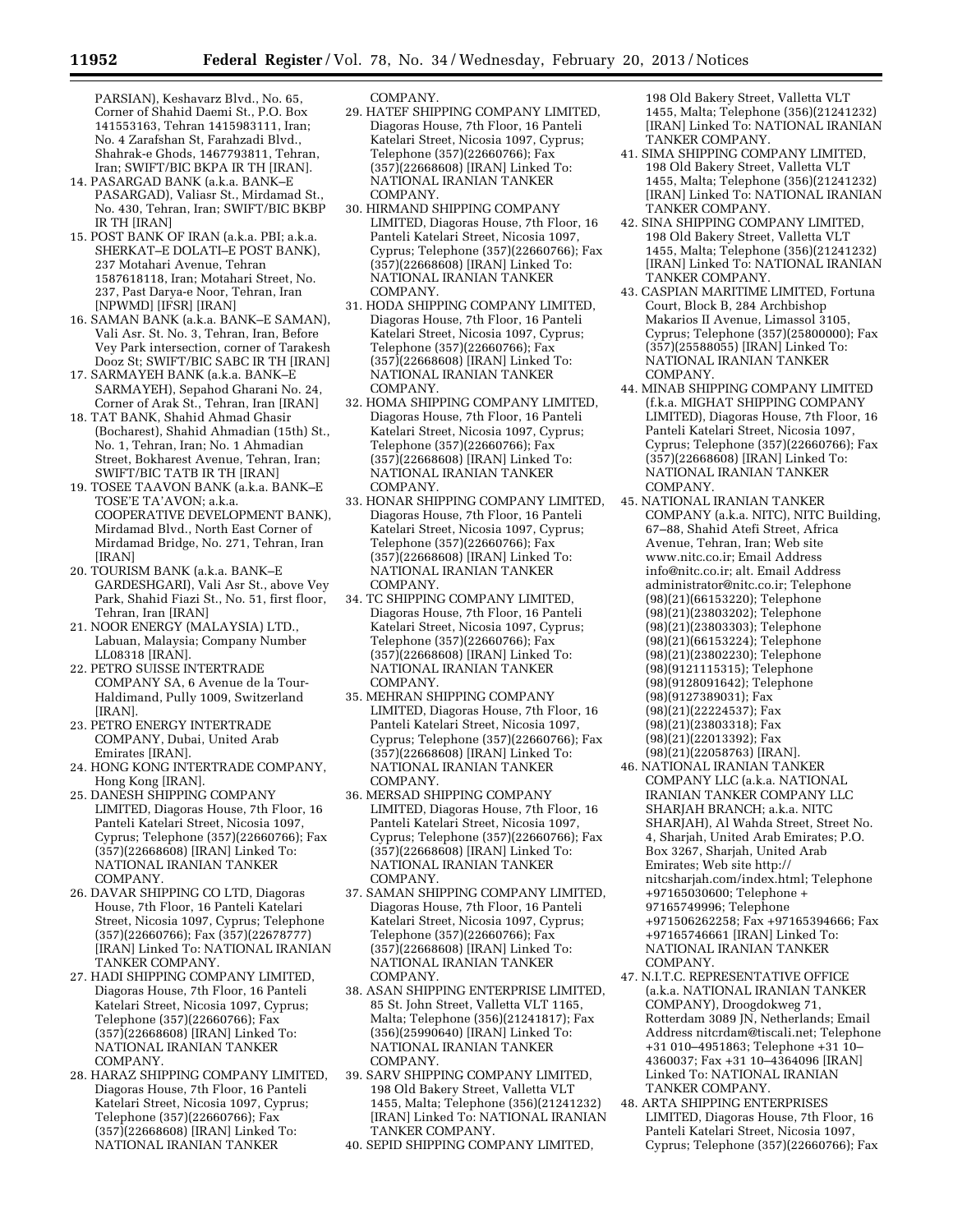(357)(22678777) [IRAN] Linked To: NATIONAL IRANIAN TANKER COMPANY.

- 49. ARASH SHIPPING ENTERPRISES LIMITED, Diagoras House, 7th Floor, 16 Panteli Katelari Street, Nicosia 1097, Cyprus; Telephone (357)(22660766); Fax (357)(22678777) [IRAN] Linked To: NATIONAL IRANIAN TANKER COMPANY.
- 50. PROTON PETROCHEMICALS SHIPPING LIMITED (a.k.a. PROTON SHIPPING CO; a.k.a. ''PSC''), Diagoras House, 7th Floor, 16 Panteli Katelari Street, Nicosia 1097, Cyprus; Telephone (357)(22660766); Fax (357)(22668608) [IRAN] Linked To: NATIONAL IRANIAN TANKER COMPANY.
- 51. PARS PETROCHEMICAL SHIPPING COMPANY, 1st Floor, No. 19, Shenasa Street, Vali E Asr Avenue, Tehran, Iran; Web sit[e www.parsshipping.com](http//www.parsshipping.com) [IRAN] Linked To: NATIONAL IRANIAN TANKER COMPANY.
- 52. DENA TANKERS FZE, Free Zone, P.O. Box 5232, Fujairah, United Arab Emirates [IRAN] Linked To: NATIONAL IRANIAN TANKER COMPANY.
- 53. ABADEH (9HDQ9) Crude/Oil Products Tanker Malta flag; Vessel Registration Identification IMO 9187655; MMSI 256842000 (vessel) [IRAN] Linked To: NATIONAL IRANIAN TANKER COMPANY.
- 54. CASTOR (f.k.a. AMOL) (T2EM4) Crude/ Oil Products Tanker Tuvalu flag; Former Vessel Flag Malta; Vessel Registration Identification IMO 9187667; MMSI 256843000 (vessel) [IRAN] Linked To: NATIONAL IRANIAN TANKER COMPANY.
- 55. NEPTUNE (f.k.a. ASTANEH) (T2ES4) Crude/Oil Products Tanker Tuvalu flag; Former Vessel Flag Malta; Vessel Registration Identification IMO 9187643; MMSI 572467210 (vessel) [IRAN] Linked To: NATIONAL IRANIAN TANKER COMPANY.
- 56. DAMAVAND (9HEG9) Crude Oil Tanker Malta flag; Vessel Registration Identification IMO 9218478; MMSI 256865000 (vessel) [IRAN] Linked To: NATIONAL IRANIAN TANKER COMPANY.
- 57. LEADERSHIP (f.k.a. DANESH) (5IM 592) Crude Oil Tanker Tanzania flag; Former Vessel Flag Cyprus; Vessel Registration Identification IMO 9356593; MMSI 677049200 (vessel) [IRAN] Linked To: NATIONAL IRANIAN TANKER COMPANY.
- 58. DARAB (9HEE9) Crude Oil Tanker Malta flag; Vessel Registration Identification IMO 9218492; MMSI 256862000 (vessel) [IRAN] Linked To: NATIONAL IRANIAN TANKER COMPANY.
- 59. COMPANION (f.k.a. DAVAR) (5IM 593) Crude Oil Tanker Tanzania flag; Former Vessel Flag Cyprus; Vessel Registration Identification IMO 9357717; MMSI 677049300 (vessel) [IRAN] Linked To: NATIONAL IRANIAN TANKER COMPANY.
- 60. DAYLAM (9HEU9) Crude Oil Tanker Malta flag; Vessel Registration Identification IMO 9218466; MMSI

256872000 (vessel) [IRAN] Linked To: NATIONAL IRANIAN TANKER COMPANY.

- 61. DELVAR (9HEF9) Crude Oil Tanker Malta flag; Vessel Registration Identification IMO 9218454; MMSI 256864000 (vessel) [IRAN] Linked To: NATIONAL IRANIAN TANKER COMPANY.
- 62. DENA (9HED9) Crude Oil Tanker Malta flag; Vessel Registration Identification IMO 9218480; MMSI 256861000 (vessel) [IRAN] Linked To: NATIONAL IRANIAN TANKER COMPANY.
- 63. SATEEN (f.k.a. FAEZ) (T2DM4) Chemical/Products Tanker Tuvalu flag; Former Vessel Flag Malta; Vessel Registration Identification IMO 9283760; MMSI 572438210 (vessel) [IRAN] Linked To: NATIONAL IRANIAN TANKER COMPANY.
- 64. PIONEER (f.k.a. HADI) (T2EJ4) Crude Oil Tanker Tuvalu flag; Former Vessel Flag Cyprus; Vessel Registration Identification IMO 9362073; MMSI 572459210 (vessel) [IRAN] Linked To: NATIONAL IRANIAN TANKER COMPANY.
- 65. LENA (f.k.a. HAMOON) (T2EQ4) Crude Oil Tanker Tuvalu flag; Former Vessel Flag Malta; Vessel Registration Identification IMO 9212929; MMSI 572465210 (vessel) [IRAN] Linked To: NATIONAL IRANIAN TANKER COMPANY.
- 66. FREEDOM (f.k.a. HARAZ) (5IM 597) Crude Oil Tanker Tanzania flag; Former Vessel Flag Cyprus; Vessel Registration Identification IMO 9357406; MMSI 677049700 (vessel) [IRAN] Linked To: NATIONAL IRANIAN TANKER COMPANY.
- 67. VALOR (f.k.a. HARSIN) (5IM600) Crude Oil Tanker Tanzania flag; Former Vessel Flag Malta; Vessel Registration Identification IMO 9212917; MMSI 677050000 (vessel) [IRAN] Linked To: NATIONAL IRANIAN TANKER COMPANY.
- 68. GLORY (f.k.a. HATEF) (T2EG4) Crude Oil Tanker Tuvalu flag; Former Vessel Flag Cyprus; Vessel Registration Identification IMO 9357183; MMSI 212256000 (vessel) [IRAN] Linked To: NATIONAL IRANIAN TANKER COMPANY.
- 69. LOYAL (f.k.a. HENGAM) (T2ER4) Crude Oil Tanker Tuvalu flag; Former Vessel Flag Malta; Vessel Registration Identification IMO 9212905; MMSI 256875000 (vessel) [IRAN] Linked To: NATIONAL IRANIAN TANKER COMPANY.
- 70. HONESTY (f.k.a. HIRMAND) (T2DZ4) Crude Oil Tanker Tuvalu flag; Former Vessel Flag Cyprus; Vessel Registration Identification IMO 9357391; MMSI 572450210 (vessel) [IRAN] Linked To: NATIONAL IRANIAN TANKER COMPANY.
- 71. HORMOZ (9HEK9) Crude Oil Tanker Malta flag; Vessel Registration Identification IMO 9212890; MMSI 256870000 (vessel) [IRAN] Linked To: NATIONAL IRANIAN TANKER COMPANY.
- 72. HUWAYZEH (9HEJ9) Crude Oil Tanker

Malta flag; Vessel Registration Identification IMO 9212888; MMSI 256869000 (vessel) [IRAN] Linked To: NATIONAL IRANIAN TANKER COMPANY.

- 73. IMICO NEKA 455 (a.k.a. YARD NO. 455 IRAN MARINE) Shuttle Tanker Iran flag; Vessel Registration Identification IMO 9404546 (vessel) [IRAN] Linked To: NATIONAL IRANIAN TANKER COMPANY.
- 74. IMICO NEKA 456 (a.k.a. YARD NO. 456 IRAN MARINE) Shuttle Tanker Iran flag; Vessel Registration Identification IMO 9404558 (vessel) [IRAN] Linked To: NATIONAL IRANIAN TANKER COMPANY.
- 75. IMICO NEKA 457 (a.k.a. YARD NO. 457 IRAN MARINE) Shuttle Tanker Iran flag; Vessel Registration Identification IMO 9404560 (vessel) [IRAN] Linked To: NATIONAL IRANIAN TANKER COMPANY.
- 76. IRAN FAHIM Chemical/Products Tanker Iran flag; Vessel Registration Identification IMO 9286140 (vessel) [IRAN] Linked To: NATIONAL IRANIAN TANKER COMPANY.
- 77. IRAN FALAGH Chemical/Products Tanker Iran flag; Vessel Registration Identification IMO 9286152 (vessel) [IRAN] Linked To: NATIONAL IRANIAN TANKER COMPANY.
- 78. MARIVAN (EQKH) Tanker 640DWT 478GRT Iran flag; Vessel Registration Identification IMO 8517243; MMSI 422143000 (vessel) [IRAN] Linked To: NATIONAL IRANIAN TANKER COMPANY.
- 79. BRAWNY (f.k.a. NABI) (T2DS4) Crude Oil Tanker Tuvalu flag; Former Vessel Flag Malta; Vessel Registration Identification IMO 9079080; MMSI 572443210 (vessel) [IRAN] Linked To: NATIONAL IRANIAN TANKER COMPANY.
- 80. MOTION (f.k.a. NAJM) (T2DR4) Crude Oil Tanker Tuvalu flag; Former Vessel Flag Malta; Vessel Registration Identification IMO 9079092; MMSI 572442210 (vessel) [IRAN] Linked To: NATIONAL IRANIAN TANKER COMPANY.
- 81. TRUTH (f.k.a. NESA) (T2DP4) Crude Oil Tanker Tuvalu flag; Former Vessel Flag Malta; Vessel Registration Identification IMO 9079107; MMSI 572440210 (vessel) [IRAN] Linked To: NATIONAL IRANIAN TANKER COMPANY.
- 82. ELITE (f.k.a. NOAH) (T2DQ4) Crude Oil Tanker Tuvalu flag; Former Vessel Flag Malta; Vessel Registration Identification IMO 9079078; MMSI 572441210 (vessel) [IRAN] Linked To: NATIONAL IRANIAN TANKER COMPANY.
- 83. NOOR (9HES9) Crude Oil Tanker Malta flag; Vessel Registration Identification IMO 9079066; MMSI 256882000 (vessel) [IRAN] Linked To: NATIONAL IRANIAN TANKER COMPANY.
- 84. SAFE (a.k.a. YARD NO. 1220 SHANGHAI WAIGAOQIAO) Crude Oil Tanker Malta flag; Vessel Registration Identification IMO 9569205 (vessel) [IRAN] Linked To: NATIONAL IRANIAN TANKER COMPANY.